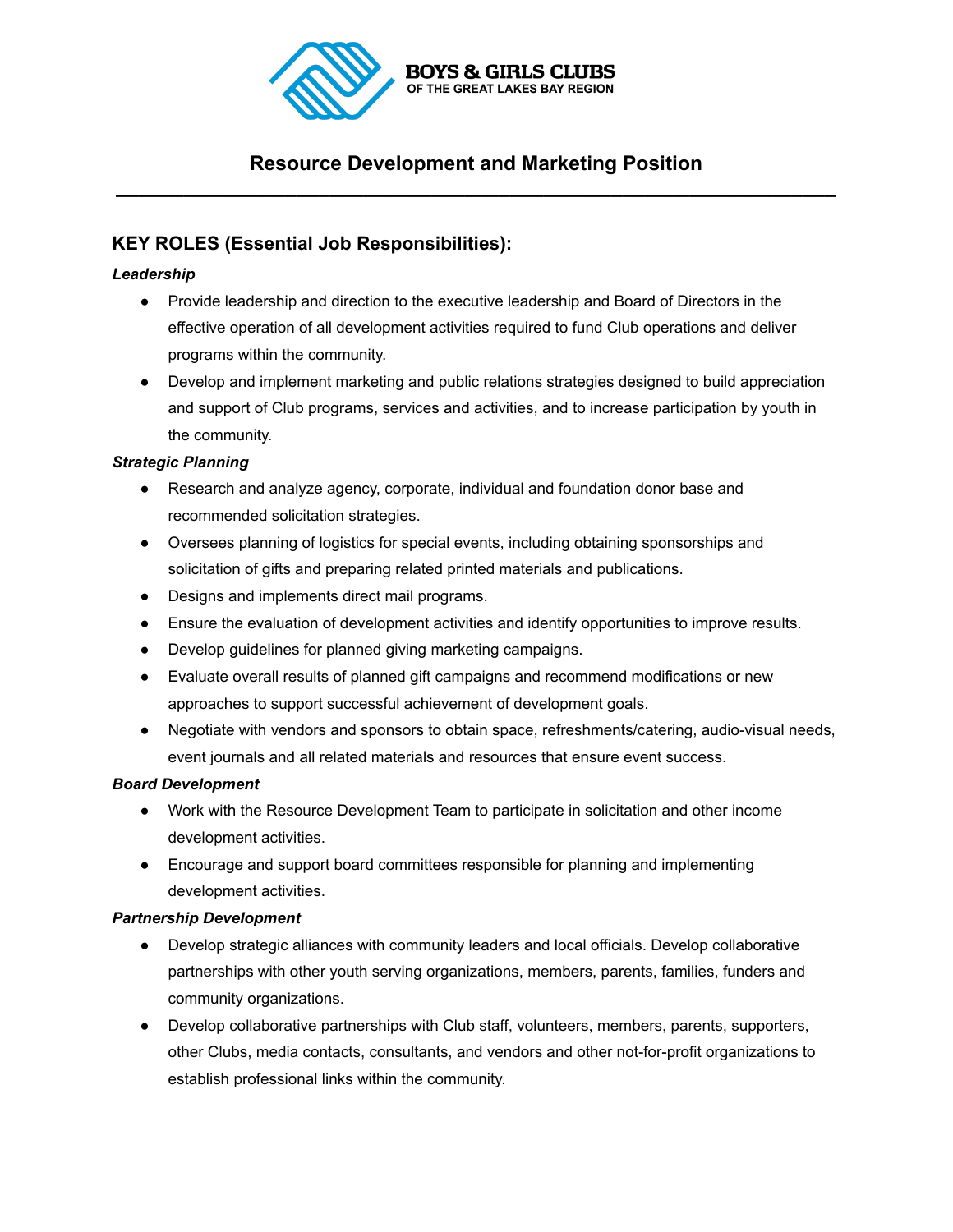#### *Marketing and Public Relations*

● Increase visibility in the community and promote Club programs, services and activities by informing all media contacts and target audience of scheduled special events. Prepare and distribute press releases, community bulletins and newsletter articles regarding events and outcomes.

#### **Marketing Responsibilities**

- Coordinate or produce graphics and content for website, social media, newsletters, annual report and all e-blasts.
- Update website to include photos, video, editorial content, sponsor/partner acknowledgements and hyperlinks, clubhouse information, fundraising campaigns with links, newsletters, email sign-ups, etc…
- Create and manage Greater Giving fundraising on the website
- Coordinate newsletters and e-fundraising campaigns on a monthly and as needed basis through Campaign Monitor or Constant Contact.
- Update and coordinate social media outlets (such as facebook, twitter, youtube, etc) with current and relevant news as related

#### *Resource Development*

- Contribute to attaining financial support
- Write grant proposals for foundation support
- Work with club management to solicit corporations and civic groups for donations and other support
- Plan and implement special fundraising events
- Cultivate potential planned gift prospects, develops proposals and conducts solicitations of individual donors
- Contribute to attaining financial support by increasing membership and building the Club's base of support through marketing and public relations campaigns.
- Plan creative events that facilitate solicitation of donations from target audiences
- Identify and recruit corporate sponsors to underwrite event expenses or to donate gifts, cash or in-kind services to minimize expenses

# *Resource Management*

- Manage administrative and operational systems
- Track fundraising income, compile income status reports and variance reports
- Recognize contributions with acknowledgement letter and special recognition events
- Control fundraising expenses related to planned gift solicitations within budget